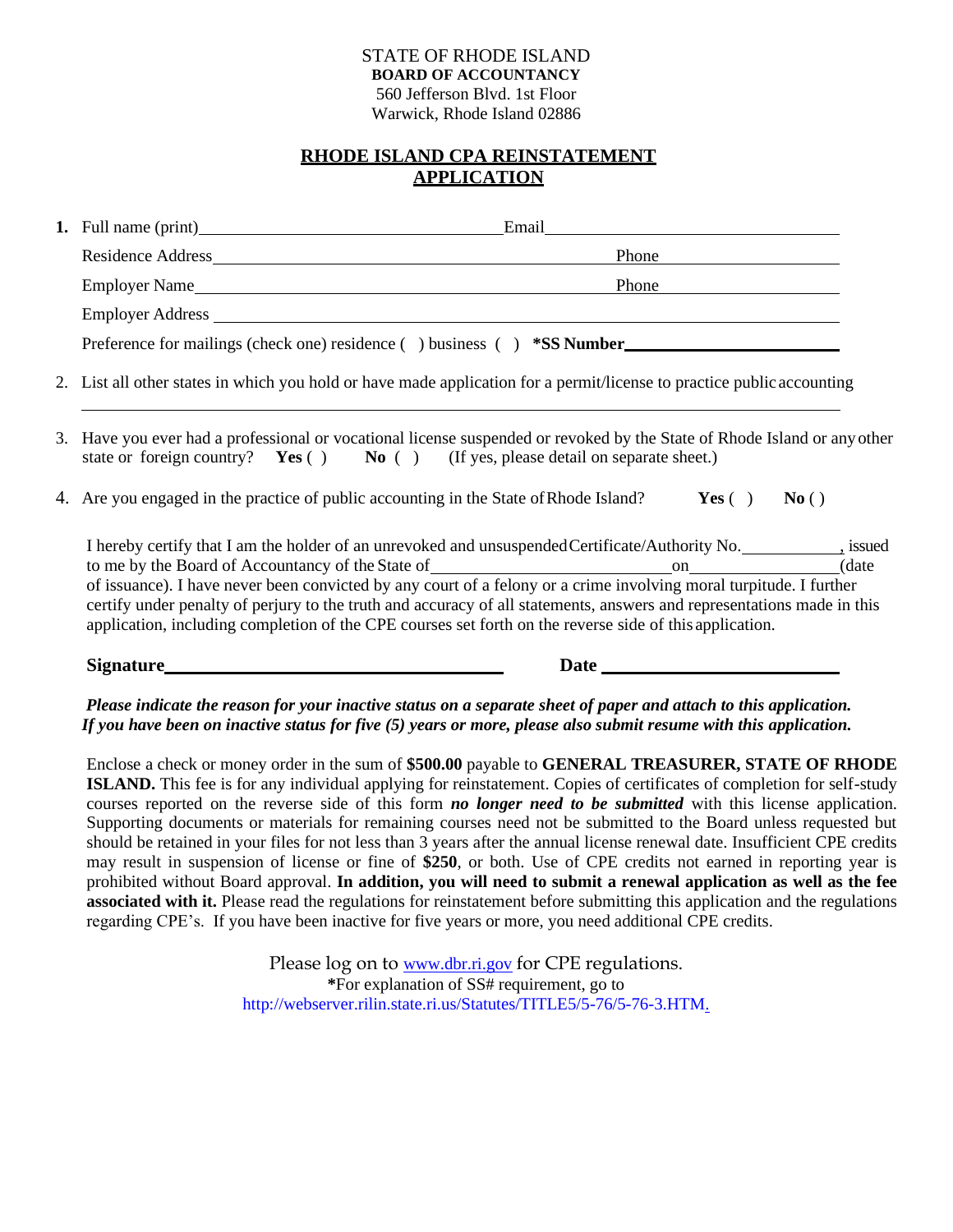## **Cumulative CPE Reporting – Calendar Year (copies of this page may be added if necessary)**

| <b>Prior 3 Years</b> | Code 1 | Code 2 | Code 3 | Code 4 | Code 5 | <b>Total</b> |
|----------------------|--------|--------|--------|--------|--------|--------------|
| 20                   |        |        |        |        |        |              |
| 20                   |        |        |        |        |        |              |
| 20                   |        |        |        |        |        |              |
| <b>Totals</b>        |        |        |        |        |        |              |

## **Program Attendance Record**

**The Board does not accept attached spreadsheets – CPE information must be detailed, i.e. title and description – omitted information will result in return of application**

| School, firm or organization<br>conducting program | Title of program and description of content | <b>CPE</b><br>Code | <b>Dates</b><br><b>Attended</b> | <b>Total</b><br><b>Hours</b> | Ethics <sup>*</sup> |
|----------------------------------------------------|---------------------------------------------|--------------------|---------------------------------|------------------------------|---------------------|
|                                                    |                                             |                    |                                 |                              |                     |
|                                                    |                                             |                    |                                 |                              |                     |
|                                                    |                                             |                    |                                 |                              |                     |
|                                                    |                                             |                    |                                 |                              |                     |
|                                                    |                                             |                    |                                 |                              |                     |
|                                                    |                                             |                    |                                 |                              |                     |
|                                                    |                                             |                    |                                 |                              |                     |
|                                                    |                                             |                    |                                 |                              |                     |
|                                                    |                                             |                    |                                 |                              |                     |
|                                                    |                                             |                    |                                 |                              |                     |
|                                                    |                                             |                    |                                 |                              |                     |
|                                                    |                                             |                    |                                 |                              |                     |
|                                                    |                                             |                    | <b>TOTALS:</b>                  |                              |                     |

## **CPE Codes**

1. Remotely Delivered CPE 2. Formal Teaching/Instructing 3. Course Development 4. Ethics 5. In person CPE courses

## **CPE Code Definitions**

1. Remotely Delivered CPE courses will be accepted when Reasonable and Reliable Attendance Verification Mechanisms include but are not necessarily limited to: requiring a multi-part code with different parts of the code revealed at different points of the presentation; using interactive test questions or polling questions; using pop-up screens that require the user to click to affirm continued attendance. CPAs are subject to disciplinary action by the Board for falsifying their attendance at any CPE, including at remotely delivered CPEs. CPAs are required to maintain documentation to certify their attendance at remotely delivered CPEs, which must be produced in the event of an audit.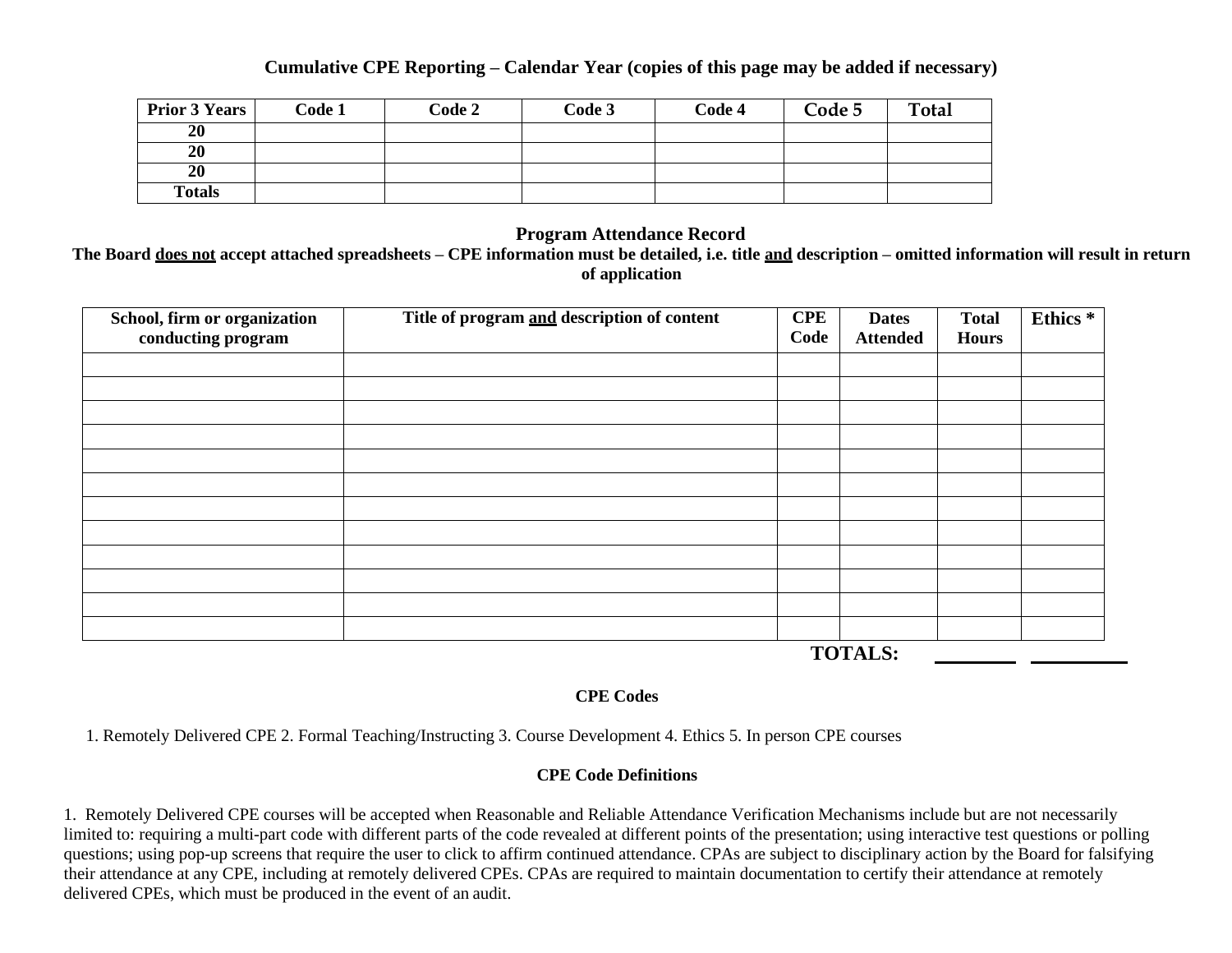- 2. Formal teaching (yourself) as instructor or speaker and publication of professional books or articles limit of 60 hours over 3 years for each
- 3. Courses devoted to practice development and management skills (non-accounting CPE) limit of 24 hours over 3 years
- 4. Ethics-Not less than six (6) hours of the 120 shall be devoted to professional ethics.

5. In person CPE courses-Educational instruction or training in the subjects listed in § 1.8.2 of this Part will qualify for CPE if the instruction is a formal program of learning that contributes directly to the professional competence of a CPA or PA after he or she has been issued a permit to practice public accounting. In order to qualify for CPE credit hours, the program must be primarily directed to enhancing the professional competence of accountants or like professionals.

## *All subject matter is conditional on limitations in Practice Development and Management Skills*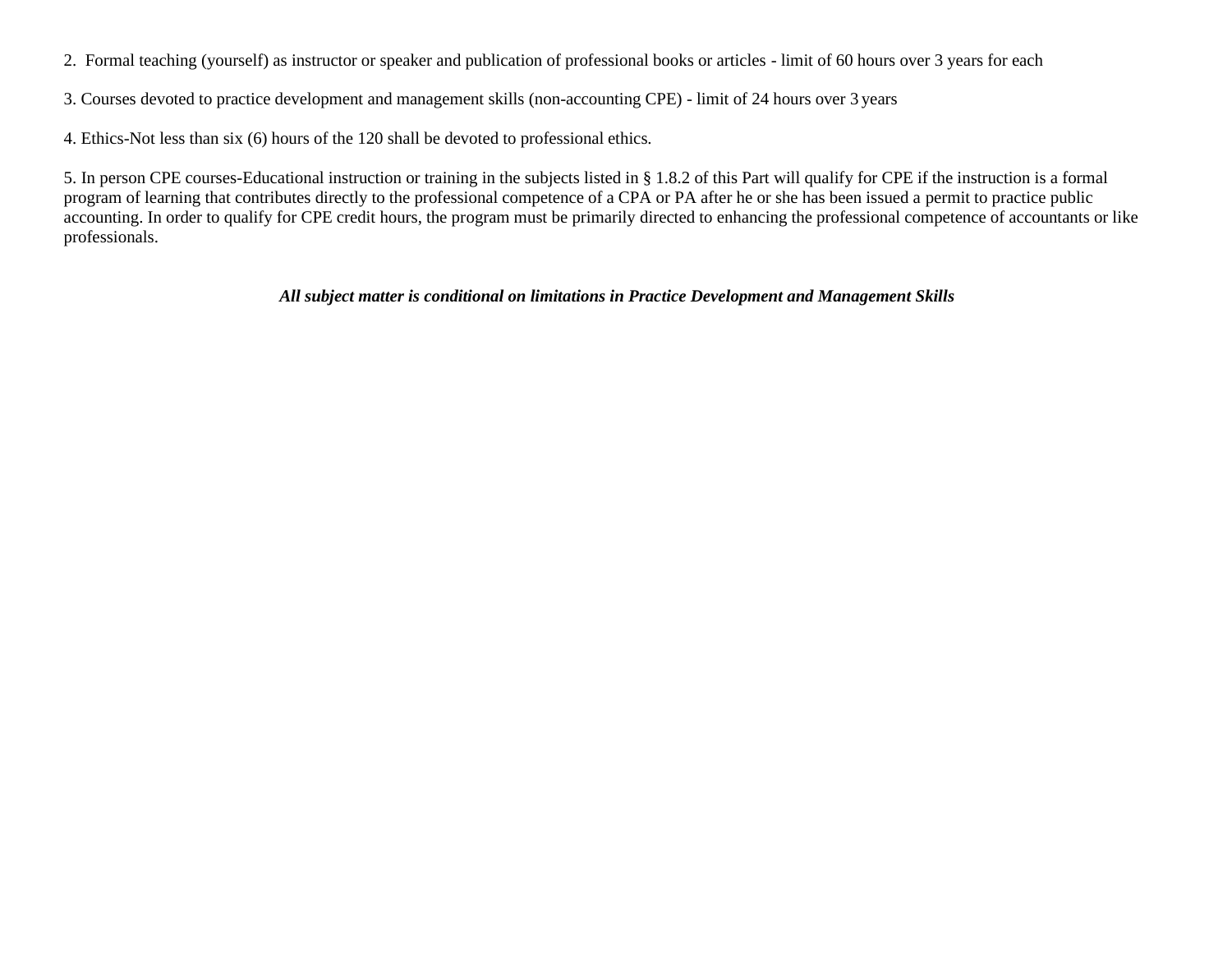# **STATE OF RHODE ISLAND**

**BOARD OF ACCOUNTANCY** 560 Jefferson Blvd 1st Floor

## Warwick, Rhode Island 02886

# **INDIVIDUAL CPA LICENSE RENEWAL INSTRUCTIONS**

**1.** Your CPA License has an expiration date. When you receive your CPA license, you will have listed an effective date and an expiration date. Take note of the Expiration Date. All renewal notices for CPA Licenses will be e- mailed in the month of April.

For the CPA license, the renewal forms must be submitted no later than June 30<sup>th</sup> before the noted Expiration Date. You have until June 30<sup>th</sup> of the year of the Expiration Date to renew without having to reapply, which requires Board review, and paying additional reinstatement fees. You will not be able to renew your license until you receive the renewal notice.

**Renewal notices will be sent out via email only. Accordingly, it is very important that the department has your up to date email address. If your contact information has changed, you are able to go on the Elicensing website and update your contact information by using your User ID and your Password. If you do not have a User ID and Password, please contact [DBR.AcctInquiry@dbr.ri.gov](mailto:DBR.AcctInquiry@dbr.ri.gov) and you will be provided with one. If you are a licensed CPA in Rhode Island or if your application is pending and in the process of being approved, you are already registered with the Rhode Island Board of Accountancy. Do NOT re-register. You must log in with the same credentials you used when you were previously registered. If you do not remember your User Id or Password, please contact [DBR.AcctInquiry@dbr.ri.gov](mailto:DBR.AcctInquiry@dbr.ri.gov) .**

**2.** Enclose a check or money order in the sum of **\$375.00** payable to **the GENERAL TREASURER OFTHE STATE OF RHODE ISLAND.**

 **CPE Reporting:** You will be required to list your CPEs on the renewal application. You are not required to attach the actual certificates of completion but must continue to retain them per your CPE record-keeping responsibilities.

Please be aware that you may be subject to audits by the Board of Accountancy, which may be done randomly and/or initiated after a complaint. If you are selected for an audit you will be required to fill out an Audit form and attach all certificates of completion of your CPEs

For Questions/Clarifications of the mandatory CPE, please refer to the Rules and Regulations, Regulation 5, at the following link: [https://rules.sos.ri.gov/regulations/part/400-00-00-1.](https://rules.sos.ri.gov/regulations/part/400-00-00-1)

- **3.** To reference any of the R.I. Gen. Laws cited in this application, visi[t](http://webserver.rilin.state.ri.us/Statutes/) <http://webserver.rilin.state.ri.us/Statutes/>
- **4.** Additional information may be found at the Board of Accountancy's webpage: [https://dbr.ri.gov/divisions/accountancy/.](https://dbr.ri.gov/divisions/accountancy/)
- **5.** Questions about this application may be directed to 401-889-5446 or by e-mail to [dawne.broadfield@dbr.ri.gov](mailto:dawne.broadfield@dbr.ri.gov)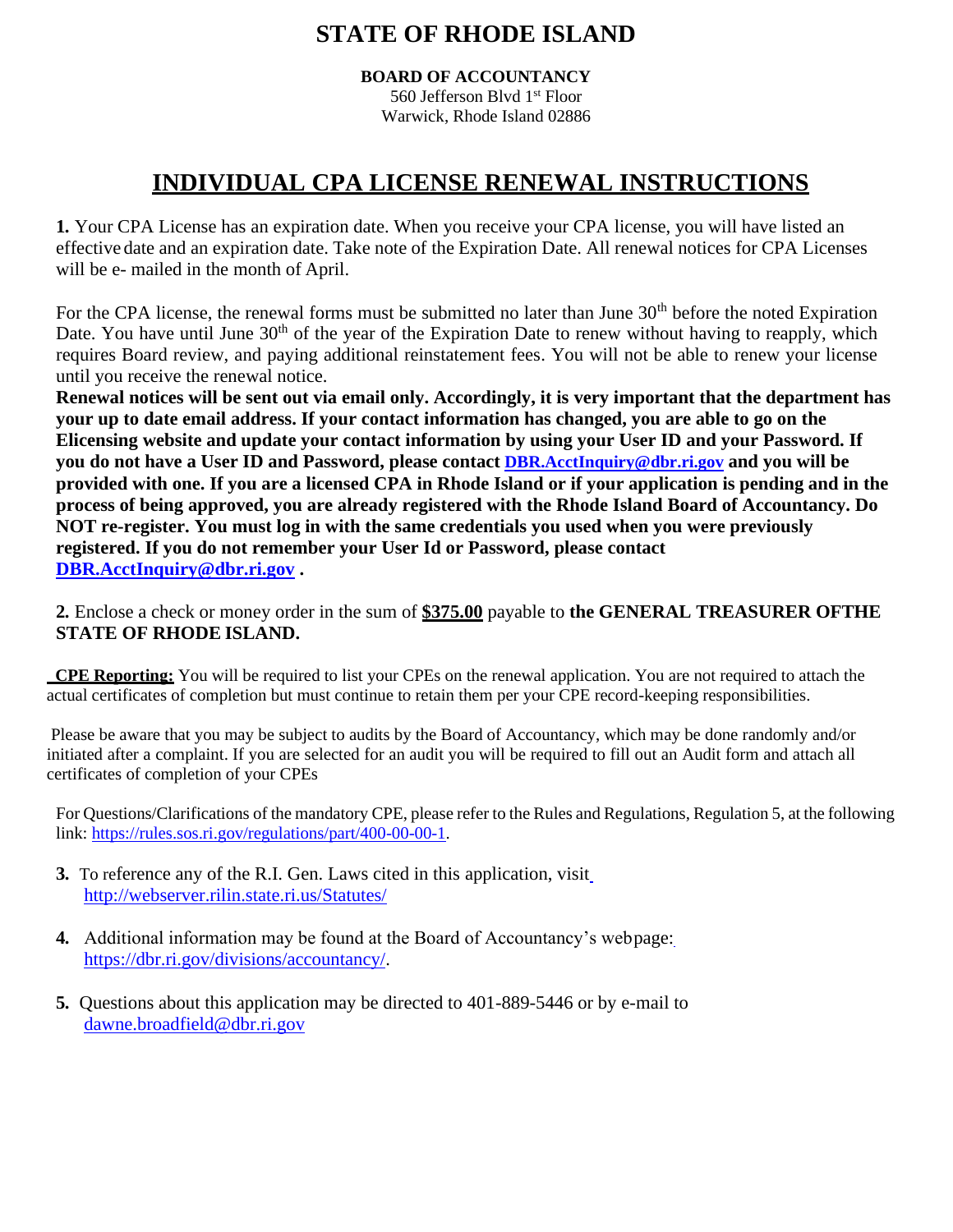#### Page 1 of 3

#### STATE OF RHODE ISLAND **BOARD OF ACCOUNTANCY 560 Jefferson Blvd, 1st Floor Warwick, Rhode Island 02886**

#### RENEWAL APPLICATION FOR **INDIVIDUAL** CPA LICENSE

| 1. Full name (print)     | Email |  |
|--------------------------|-------|--|
| <b>Residence Address</b> | Phone |  |
| Employer Name            | Phone |  |
| Employer Address         |       |  |

Preference for mailings (check one) residence ( ) business ( )

2. Criminal and Licensing Background

**Check all corresponding box(es) below that apply to you. If you checked any box(es), please submit a notarized letter giving a complete detailed explanation and include copies of any court records or decision issued by a licensing or disciplinary authority. If you previously reported criminal and/or licensing background information, please check the box and note "previously reported next to it".**

- Conviction of, pleading guilty or nolo contendere to, or currently pending charges of a crime or an act constituting a crime of forgery, embezzlement, obtaining money under false pretenses, bribery, larceny, extortion, conspiracy to defraud, misappropriation of funds, tax evasion, or any other similar criminal offense or any other felony crime.
- ❑ Cancellation, revocation, suspension, refusal to issue or renew, or currently pending proceedings pertaining to a CPA certificate or permit from another state by the other state for any cause other than failure to pay a fee or to meet the requirements of continuing education in that other state.
- ❑ Suspension or revocation of the right to practice public accounting before any state or federal agency or currently pending proceedings for such suspension or revocation.
- ❑ Suspension or revocation of any other professional or vocational license in the State of Rhode Island or any other state or foreign country for professional misconduct or currently pending proceedings for such suspension or revocation.

*You are advised that any licensee convicted of, or otherwise pleads guilty or nolo contendere to, any felony or misdemeanor, or is disciplined by any governmental agency in connection with a CPA or any other occupational license, shall file with the Board a written report of such conviction or disciplinary action within sixty (60) days of the final judgment or final order in the case.*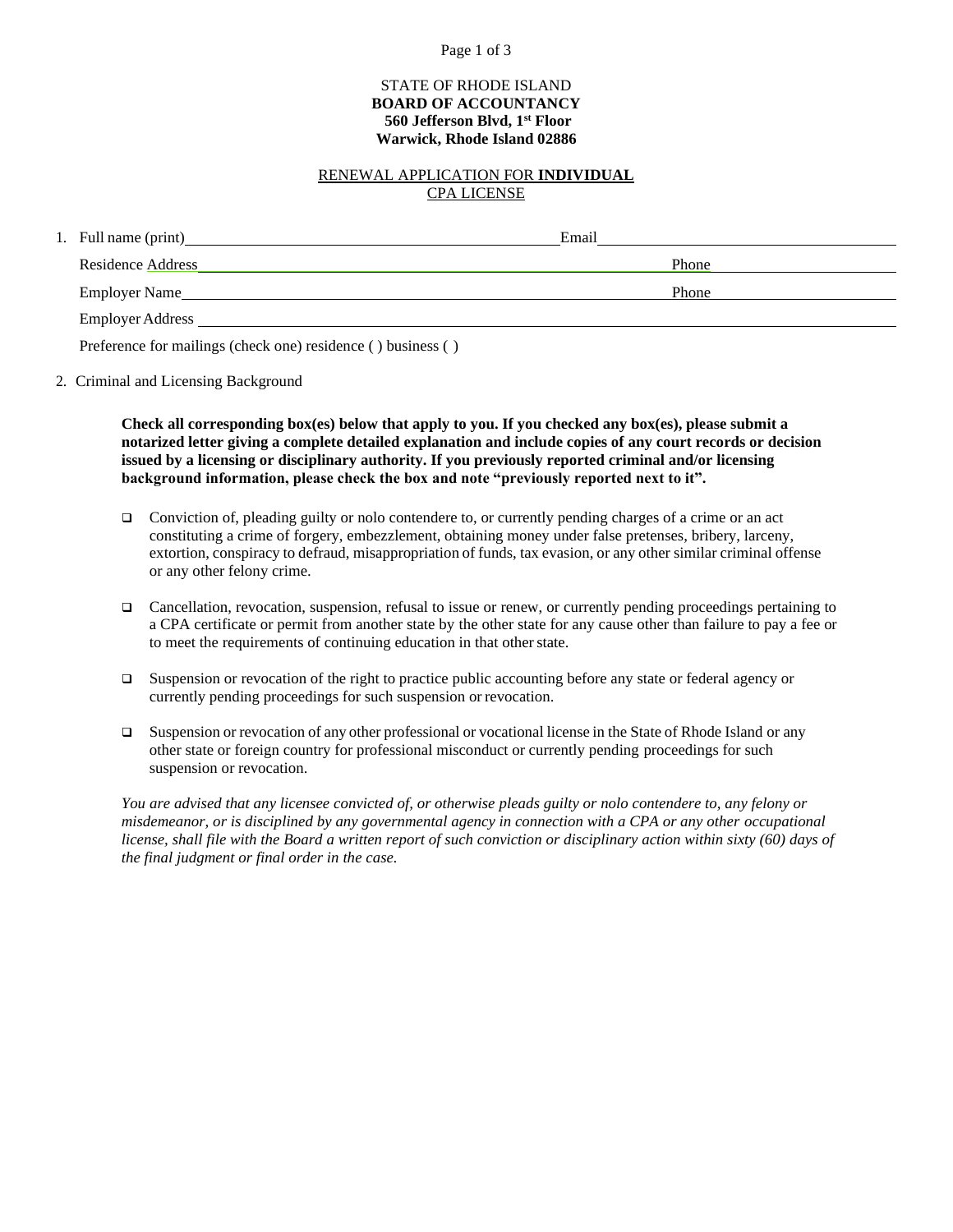Page 2 of 3

#### 3. Practice Unit Information

Are you engaged in the practice of public accounting in the State of Rhode Island? **Yes** ( ) **No** ( )

**You are hereby advised that a Rhode Island CPA Practice Unit License is required if the license has established a physical office location in Rhode Island. Please check which situation applies to you:**

❑ There have not been any changes since my last renewal period.

 $\Box$  I will be practicing under Practice UnitLicense #

- $\Box$  I am planning on submitting a Practice Unit License Application.
- $\Box$  I am claiming firm mobility and have reviewed the Rhode Island Laws to determine that I qualify to claim firm mobility.

I hereby certify that this practice unit does **does not** perform accounting or auditing engagements including, but not limited to, attest services, audits, reviews, compilations, forecasts, projections or other specialreports.

| <b>Signature</b> | --<br>Date<br>. |
|------------------|-----------------|
|                  |                 |

- 4. I hereby certify that I have completed continuing professional education (CPE) credits that satisfy the conditions listed below. I acknowledge that I am responsible for maintaining documentation of compliance with the CPE requirements and must maintain such documentation for a period of four (4) years. I further acknowledge that I am subject to audits by the Board of Accountancy which may be done randomly and/or initiated after a complaint. The three (3) year CPE term shall commence on July 1 of the year in which a licensee's license was last issued or renewed and end on June 30th three (3) years thereafter. A CPE day will consist of eight (8) hours of formal instruction. An instruction hour will consist of fifty (50) minutes and a half hour will consist of twentyfive (25) minutes. However, for continuous conferences and conventions, when individual segments are less than (25) twenty-five minutes, the sum of the segments may be considered one total program.
	- A. Licensees must complete not less than one hundred twenty (120) hours or fifteen days of formal CPE during the preceding three (3) year period.
	- B. All programs must qualify for CPE credit hours as set forth in RIBOA Regulation 1.8: Continuing ProfessionalEducation.
	- C. Not more than twenty-four (24) hours of the one hundred twenty (120) hours shall be devoted to Personal Development and Marketing.
	- D. Not less than six (6) hours of the one hundred twenty (120) hours shall be devoted to regulatory ethics and behavioral.
	- E. Credit for Remotely Delivered CPE programs shall no longer have an 80-hour limit.
	- F. Credit for lecturing or CPE session moderating that enhances professional competence as a practicing accountant shall not exceed two (2) hours for each hour of presentation. Credit for such preparation and teaching shall not exceed sixty (60) CPE hours for that three (3) year reporting period.
	- G. Credit for preparation of published books and articles that contribute to the professional competence of the licensee shall not exceed sixty (60) CPE hours for that three (3) year reporting period.

#### *Please fill out the attached CPE form, if the form is not completed your renewal will not be processed.*

### ATTESTATION OF TRUTH AND ACCURACY

*I attest under penalty of perjury to the truth and accuracy of all statements, answers and representations made in this application.*

**Signature of Authorized Representative Date**